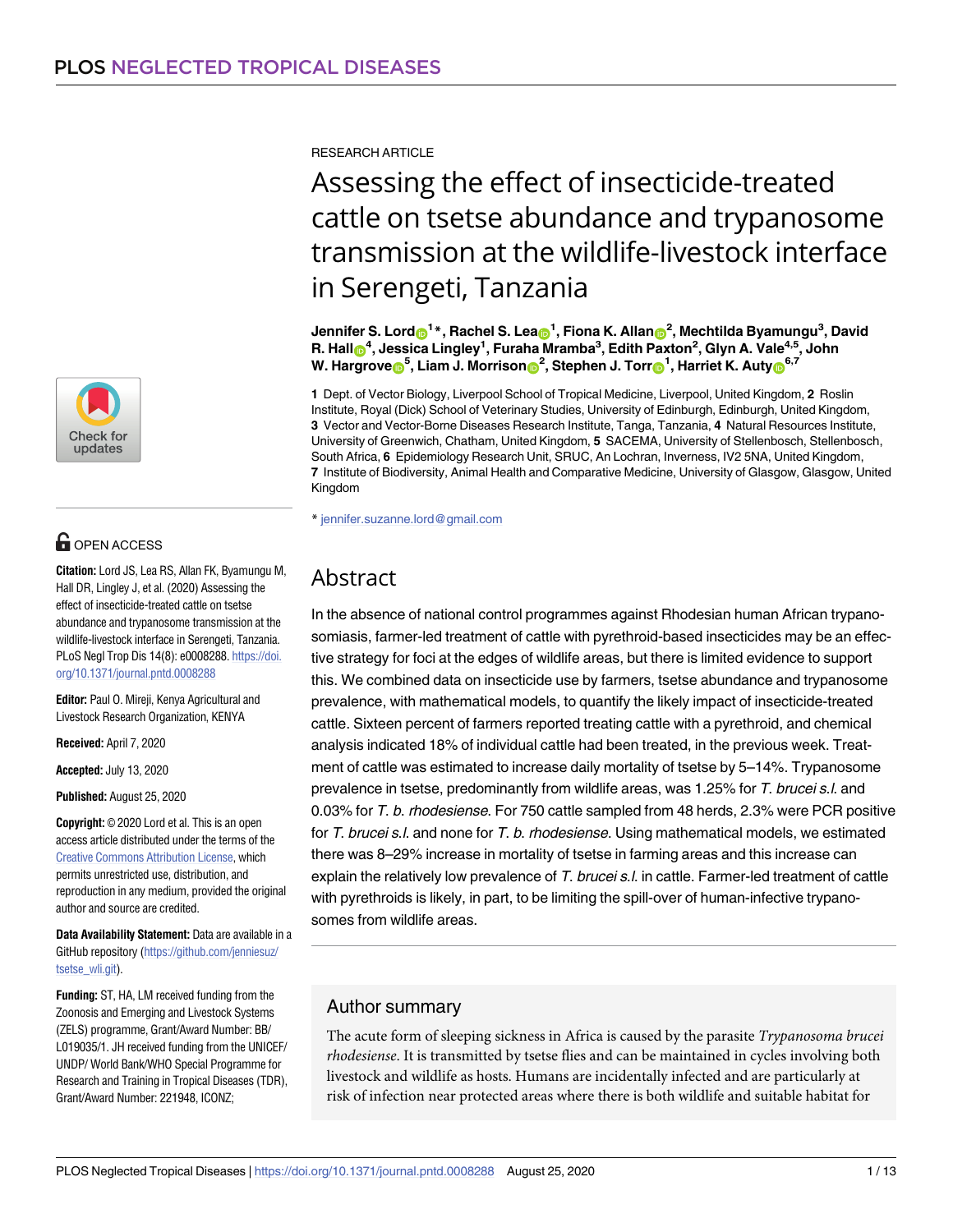<span id="page-1-0"></span>Biotechnology and Biological Sciences Research Council; Department for International Development; The Economic and Social Science Research Council; The Natural Environment Research Council and the Defence, Science and Technology Laboratory; Canadian International Development Research Centre (IDRC); European Union's Seventh Framework Program, Grant/ Award Number: FP7/2007-2013; and ICONZ (Integrated Control of Neglected Zoonoses). LM, EP, FA received funding from the Biotechnology and Biological Sciences Research Council, Grant/ Award Number BBS/E/D/20002173. The funders had no role in study design, data collection and analysis, decision to publish, or preparation of the manuscript.

**Competing interests:** The authors have declared that no competing interests exist.

tsetse. In these regions, the tsetse vector cannot be eradicated, nor can infection be prevented in wildlife. Here we use field studies of tsetse and livestock in combination with mathematical models of tsetse population change and trypanosome transmission to show that use of pyrethroid-based insecticides on cattle–by farmers at the edge of protected areas–could be contributing to lowering the risk of sleeping sickness in Serengeti District, Tanzania. To our knowledge, our study is the first to report farmer-led tsetse control, coincident with tsetse decline and relatively low prevalence of *T*. *brucei s*.*l*. in cattle.

#### **Introduction**

In East and Southern Africa, tsetse flies (*Glossina* spp) transmit *Trypanosoma brucei rhodesiense*, which causes Rhodesian human African trypanosomiasis (r-HAT). Tsetse also transmit *T*. *congolense*, *T*. *vivax* and *T*. *brucei*, the causative agents of animal African trypanosomiasis (AAT) in livestock.

*Trypanosoma brucei s*.*l*., *T*. *congolense* and *T*. *vivax* can circulate in transmission cycles involving livestock or wild mammals [\[1\]](#page-10-0). The extensive conservation areas of East and Southern Africa that support tsetse, as well as wildlife, can therefore be foci for r-HAT and AAT. At the interface of wildlife and livestock areas, there is potential for trypanosomes to shift from a wildlife- to a livestock-dominated cycle of transmission [\[1\]](#page-10-0). Although existing r-HAT foci are often associated with wildlife areas, the importance of cattle as reservoirs at the wildlife-livestock interface is unclear [[1\]](#page-10-0).

There are few studies that address the role of cattle in r-HAT transmission in wildlife-livestock interface areas. In 2007, Kaare et. al. [\[2\]](#page-10-0) suggested that r-HAT could be re-emerging in Serengeti District, Tanzania, based on surveys of cattle adjacent to the Serengeti National Park in 2001, where they found 5.6% of cattle positive for *T*. *brucei s*.*l*. DNA and approximately 1% of 518 cattle sampled as positive for *T*. *b*. *rhodesiense* DNA.

With approximately 1.4 million people living at moderate to high risk of *T*. *b*. *rhodesiense* in East and Southern Africa [\[3](#page-10-0)], there is a need to identify appropriate control measures that can reduce the risk of trypanosomiasis for both people and cattle living near wildlife areas. Previous modelling has indicated that insecticide-treated cattle could offer an effective method of control, particularly for r-HAT [[4\]](#page-10-0), but modelling has not been extended to consider wildlifelivestock interface areas.

We previously found that numbers of tsetse caught in traps declined by *>*90% across a wildlife-livestock interface in Serengeti District, Tanzania, with no tsetse being caught *>*5 km into farming areas [\[5](#page-10-0)]. We argued that this was due, in part, to reduced availability of habitat suitable for tsetse. This is likely to be typical of other r-HAT foci in and near wildlife areas, where increasing human and livestock densities lead to a reduction in tsetse habitat. However, the effect of habitat did not fully explain the change in tsetse abundance [\[5\]](#page-10-0). We obtained contemporary evidence that livestock farmers were frequently treating their cattle with pyrethroids, insecticides known to be highly effective against tsetse [[6](#page-10-0)]. This raised the possibility that a sufficient proportion of cattle was being treated with insecticide to result in a reduction of the density of tsetse populations, and hence trypanosome infections.

We aimed to examine whether the presence of insecticide-treated cattle could be a contributing factor to the observed decline in tsetse. We used a combination of data collection and mathematical modelling to assess the impact of such a decline in tsetse on the transmission of trypanosomes in cattle at the interface between wildlife and livestock populations.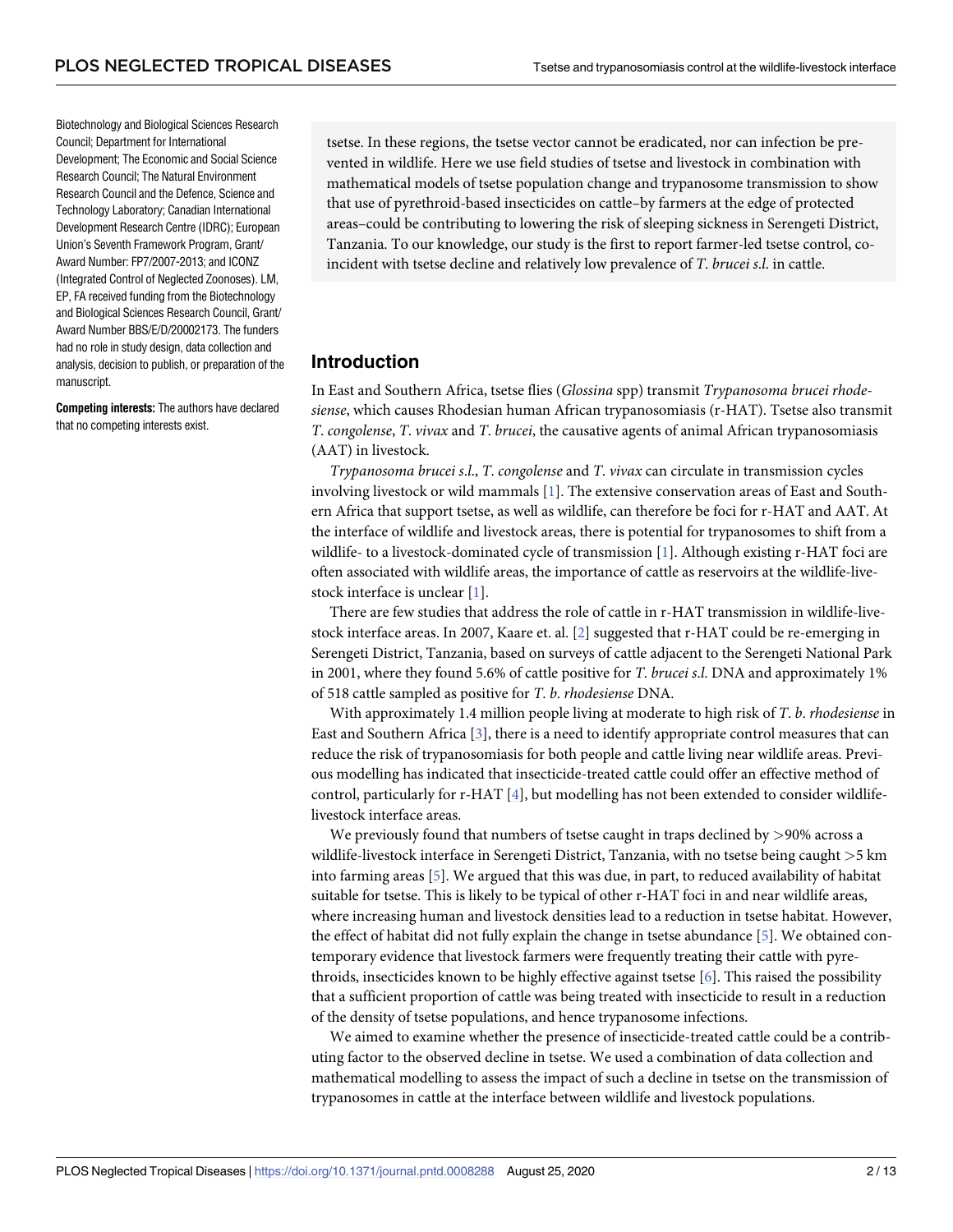### <span id="page-2-0"></span>**Methods**

#### **Ethics statement**

Cattle sampling involved collection of venous blood and hair samples (procedures classified as 'mild' under UK Home Office regulations). Discussions regarding the veterinary sampling were undertaken with key administrative and community leaders to inform communities of the overall study and mobilise households to participate. Animals were sampled by veterinarians or trained paraveterinary workers. Jugular blood samples (10ml) were collected in sterile vacutainers and hair samples collected using a safety razor. The animals were restrained appropriately to minimise the time and distress involved in the process of sample collection. All sampling was undertaken under the supervision of a veterinarian. Ethical approval for this work was obtained from the SRUC Animal Experiments Committee and the Commission for Science and Technology (Costech) in Tanzania (permit number 2016-33-NA-2014-233).

#### **Study site**

Our study site comprised the Serengeti National Park, adjacent game reserves and farming areas (S1 [Fig](#page-8-0)). Farming areas are used predominantly for livestock grazing and crop production, with approximately 30 cattle/ $km^2$  [\[7\]](#page-10-0).

The study site supports three species of tsetse–*G*. *swynnertoni*, *G*. *pallidipes* and *G*. *brevipalpis* [\[5](#page-10-0)]. The Serengeti area is an historic r-HAT focus [[8](#page-10-0)]. Since the last outbreak in 2000/2001, during which at least 20 cases were reported in local populations and tourists [\[9,10\]](#page-10-0), sporadic cases continue to occur [\[3](#page-10-0)].

#### **Tsetse surveys**

We carried out surveys during February, June-July and October 2015 along four transects from 5 km inside wildlife areas, to 10 km into farming areas (S1 [Fig\)](#page-8-0). During each survey, we set a total of 72 odour-baited Nzi traps, 38 inside wildlife areas and 34 outside, and emptied traps each day for three consecutive days, recording the sex and species of tsetse. Full details of the survey method are provided in Lord et al. (2018) [[5\]](#page-10-0).

We caught fewer than 100 *G*. *brevipalpis* during the study, so our analyses focussed on *G*. *pallidipes* and *G*. *swynnertoni*. Since daily numbers (*y*) of tsetse caught per day in traps were overdispersed, we transformed the data to  $log_{10}(y + 1)$  before calculation of average counts per trap.

During 2016 we carried out additional trapping inside wildlife areas, up to 10 km from the boundary, to catch sufficient numbers of tsetse to provide a robust estimate of the prevalence of *T*. *congolense* savanna and *T*. *brucei s*. *l*. in tsetse. *T*. *congolense* presence was used as a proxy for AAT, being more prevalent than *T*. *vivax* in the study area [\[2](#page-10-0)].

During each survey in 2015 and 2016, we transported tsetse flies, preserved in ethanol in individual tubes, to the Liverpool School of Tropical Medicine and processed them for the detection of trypanosome DNA (S1 [Text\)](#page-9-0).

#### **Livestock surveys**

We carried out a cross-sectional livestock survey, in villages *<*5 km from the wildlife boundary, during July-August 2016. A total of 750 cattle were selected, from 48 herds, using a stratified selection method (S1 text). For each sampled animal, we collected blood from the jugular vein into Paxgene DNA tubes (Qiagen), and recorded details of the animal's age, sex and any treatments given in the last six months. We asked farmers the date the animals were last treated with insecticide and the method of application. Blood samples were tested by PCR for the presence of *T*. *brucei* and *T*. *congolense* DNA (S1 [Text\)](#page-9-0).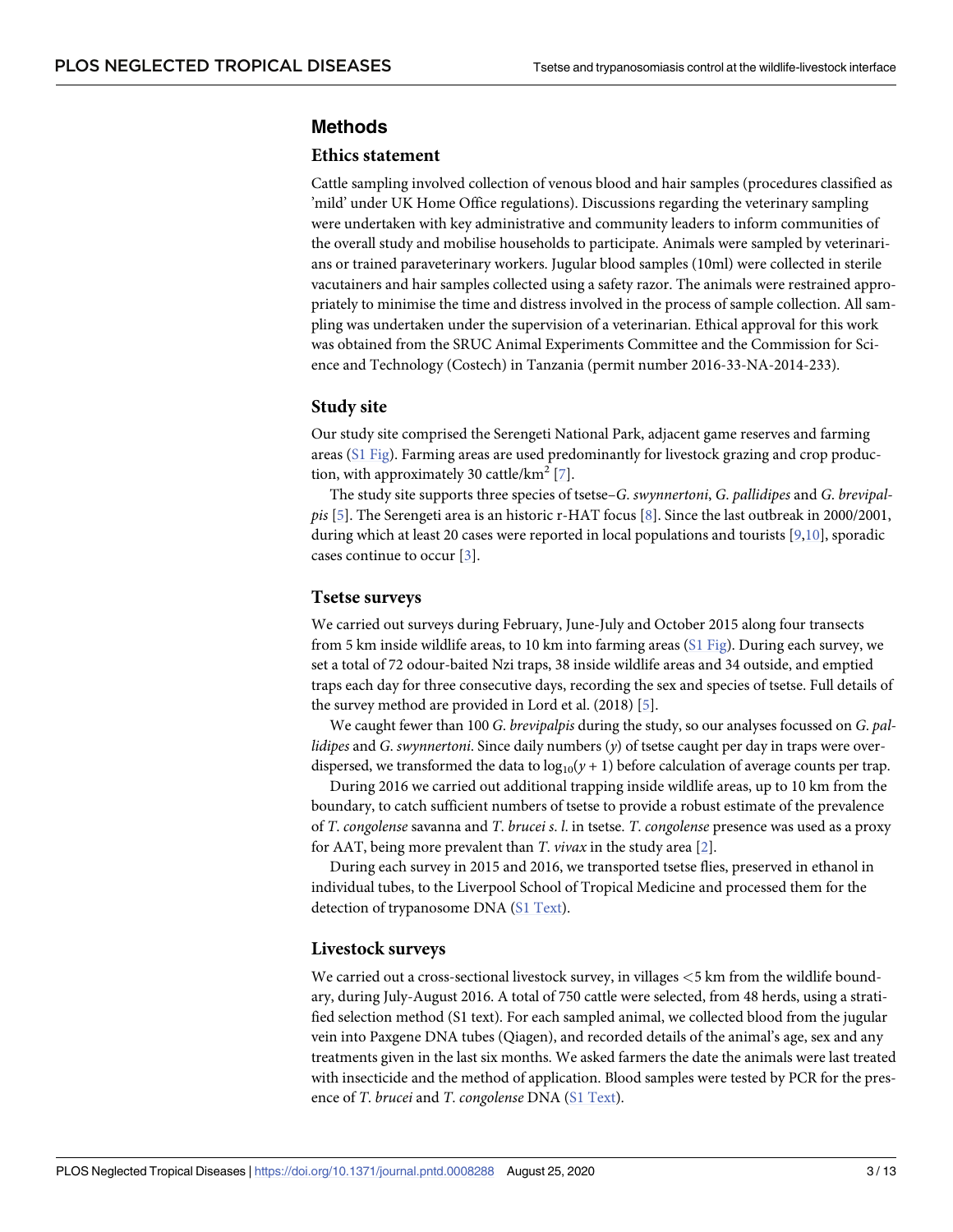<span id="page-3-0"></span>In addition to asking farmers about use of insecticides, we also analysed hair for the presence of pyrethroids. Using disposable razors, we collected hair samples (0.04 g/animal) from the flank of four randomly-selected cattle within each herd, giving a total of 176 samples, which were sealed individually in foil bags. Cypermethrin and alpha-cypermethrin from each sample were extracted in acetone and assayed by gas chromatography-mass spectrometry (GC-MS) (S1 [Text](#page-9-0)). This method can detect the presence of insecticide at 7 days post applica-tion, but not at 14 days [[11](#page-10-0)].

#### **Data summary**

We calculated the prevalence, and exact binomial 95% confidence intervals, for *T*. *brucei s*. *l*., *T*. *brucei rhodesiense* and *T*. *congolense* in cattle and tsetse as the percentage of individuals testing PCR positive for each trypanosome species and subspecies. For tsetse, this prevalence includes infected flies that might not be infectious.

To estimate the possible daily probability of mortality for adult tsetse attributable to insecticide-treated cattle, we assumed that any given tsetse fly contacts a vertebrate host either every two or every three days [[12](#page-10-0)]. We then estimated the proportion of cattle treated, using information from hair sample analysis and farmer responses to questions. We divided this proportion by the duration of the feeding cycle, assuming that a fly would die from contacting any host testing positive for insecticide [[6\]](#page-10-0). Under the hypothesis that cattle were treated with insecticide, we could not estimate the proportion of bloodmeals from cattle–because, by assumption, those that had fed on treated cattle would not be caught for analysis. We therefore made the assumption that cattle were the only source of bloodmeals in farming areas [\[13\]](#page-10-0).

# **Modelling tsetse population dynamics across the wildlife-livestock interface**

To estimate the additional tsetse mortality in farming areas, we developed a spatially-explicit model of tsetse population dynamics and fitted the model to the tsetse catch data.

We describe changes in numbers of pupae (*P*) and adult tsetse (*A*) in space and time using two recursion equations on a lattice (S2 [Text\)](#page-9-0). Parameters used are described in Table 1.

Reflecting boundaries were used in the lattice so that for cells at the edge of the lattice, numbers of tsetse moving in were equivalent to those leaving. Each day, in each cell *i*,*j* a proportion *a* of adult tsetse diffuse into adjacent cells. Adult females, assumed to be half the population, produce pupae with probability *l*. Adults die with probability  $\mu_B$ . Pupae emerge as adults with probability  $\beta$  and are subject to density-independent ( $\mu$ <sub>*P*</sub>) and density-dependent (*P* $\delta$ ) deaths. In addition to the baseline mortality, adults present in cells designated as 'farming' areas are subject to an additional mortality  $(\mu_F)$  to represent insecticide use and habitat degradation.

We carried out a sensitivity analysis ( $S3$  [Text](#page-9-0)), to quantify how the modelled decline in tsetse density across the wildlife-livestock interface was influenced by model parameter values.

| Table 1. Parameters and values used in the model of tsetse population dynamics. Values are per 0.25 days. Each cell in the area modelled is a square of side 500 m. |  |
|---------------------------------------------------------------------------------------------------------------------------------------------------------------------|--|
|---------------------------------------------------------------------------------------------------------------------------------------------------------------------|--|

| <b>Notation</b> | Description                                                | Value  | Range                    | Reference |
|-----------------|------------------------------------------------------------|--------|--------------------------|-----------|
|                 | Probability female tsetse larviposits                      | 0.025  | $0.02 - 0.031$           | [14, 15]  |
| β               | Probability pupa emerges as an adult                       | 0.008  | $0.005 - 0.0075$         | [15, 16]  |
| δ               | Pupal density-dependent mortality coefficient              | Fitted | $10 - 5.60 - 10^{-4.65}$ | <b>NA</b> |
| $\mu_P$         | Pupal probability of mortality                             | 0.0015 | 0.000625-0.0025          | [15, 17]  |
| $\mu_B$         | Adult baseline probability of mortality                    | 0.0075 | $0.0025 - 0.0075$        | $[18]$    |
| a               | Adult diffusion coefficient                                | 0.25   | $0.1 - 0.5$              | $[19]$    |
| $\mu_F$         | Adult additional probability of mortality in farming areas | Fitted | $0.0075 - 0.125$         | <b>NA</b> |

<https://doi.org/10.1371/journal.pntd.0008288.t001>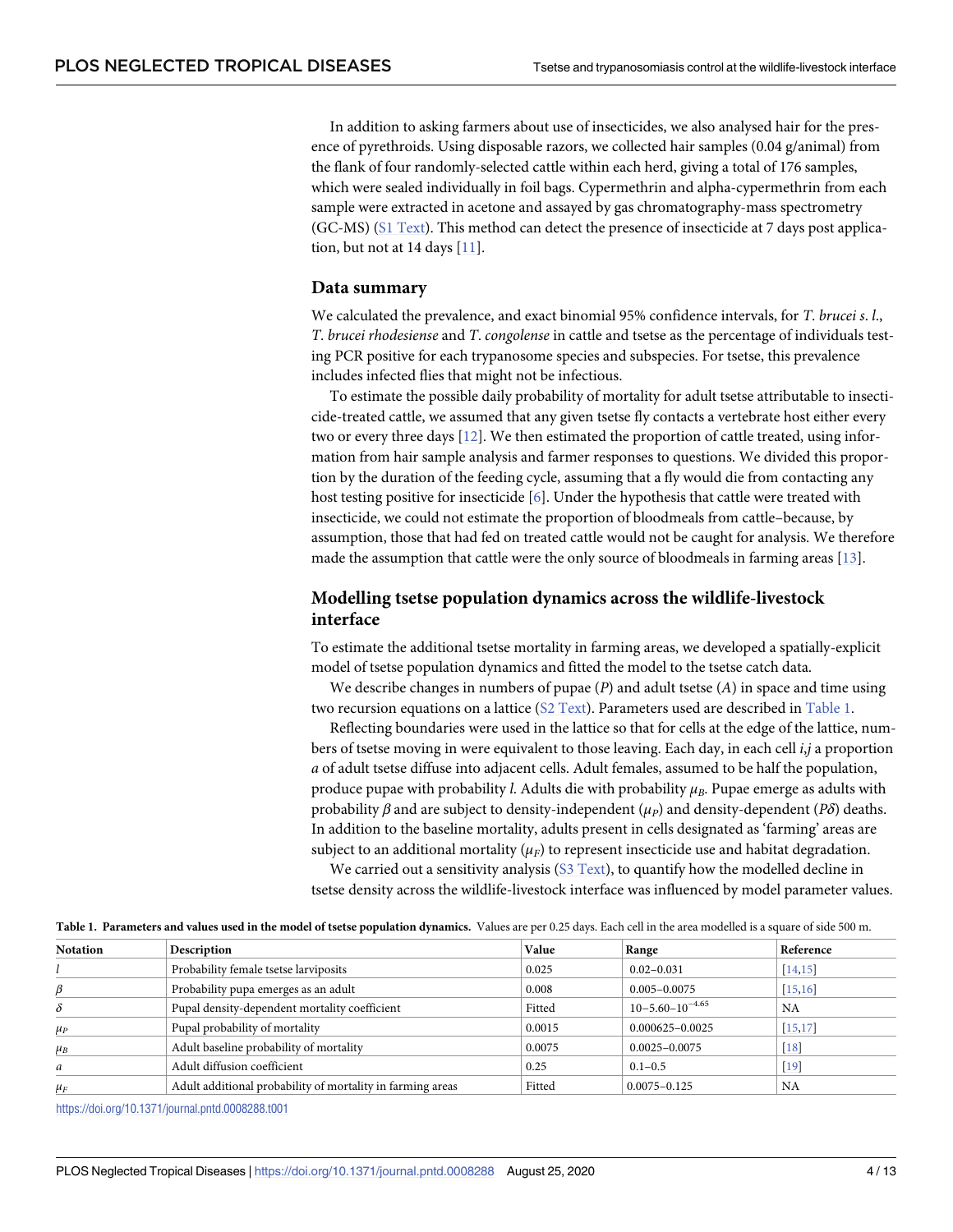<span id="page-4-0"></span>We then fitted the model to observed tsetse abundance data using nonlinear least squares regression implemented with the Levenberg-Marquardt Algorithm, accounting for uncertainty in parameter values (S3 [Text](#page-9-0)).

# **Modelling trypanosome transmission dynamics across the wildlifelivestock interface**

To quantify the effect of tsetse population decline on trypanosome prevalence in cattle in the interface area, we extended the tsetse model to include trypanosome transmission (S2 [Text](#page-9-0)).

In addition to tsetse population dynamics described above, adult tsetse in each cell progress through susceptible teneral (juvenile unfed)  $(S_V)$  to either susceptible non-teneral  $(G_V)$ , or exposed  $(E_{IV} - E_{3V})$  and then infectious  $(I_V)$  classes. Instead of having a fixed-time for the incubation period for a trypanosome in a tsetse, or assuming that the incubation period is exponentially distributed, we model three exposed classes as per [\[20\]](#page-10-0), assuming an Erlang distributed waiting time for the extrinsic incubation period [\[21\]](#page-11-0). Hosts in each cell progress through susceptible  $(S_H)$ , exposed  $(E_H)$ , infected/ infectious  $(I_H)$  and recovered  $(R_H)$  classes. We assumed that host populations do not move, and host birth and death rates are equal.

Due to uncertainty in parameter values (Table 2) for trypanosome transmission, we quantified the potential effect of the tsetse population decline on transmission across the interface, by running a sensitivity analysis, first without increased tsetse mortality (S3 [Text](#page-9-0)). From the sensitivity analysis, we then selected combinations of parameter values that produced trypanosome prevalence in tsetse at equilibrium within the range observed in our study site for *T*. *brucei* and *T*. *congolense*. We ran the model using the selected parameter combinations and including an additional tsetse mortality, the value of which we obtained from fitting the model of tsetse population dynamics to observed tsetse abundance.

The tsetse population dynamics and trypanosome transmission models, plus code to produce the associated figures can be accessed at [https://github.com/jenniesuz/tsetse\\_wli.git.](https://github.com/jenniesuz/tsetse_wli.git)

# **Results**

#### **Observed tsetse decline across the wildlife-livestock interface**

Mean daily numbers of *G*. *pallidipes* and *G*. *swynnertoni* caught per trap declined to zero by 5 km outside wildlife areas in the second and third quarterly surveys of 2015, as also observed in the first survey in February 2015 [\(Fig](#page-5-0) 1, [[5](#page-10-0)]). Across all three surveys in wildlife areas, *>*99% of traps caught at least one tsetse, whereas in farming areas 58% of traps did not catch any flies.

**Table 2. Parameters and values used in the trypanosome transmission model.** See [Table](#page-3-0) 1 for tsetse population dynamics parameters.

| <b>Notation</b> | Description                                                                                      | Value  | Range*         | Reference    |
|-----------------|--------------------------------------------------------------------------------------------------|--------|----------------|--------------|
| $\beta_H$       | Host daily probability of birth                                                                  | 0.0003 | <b>NA</b>      | NA           |
| $\mu_H$         | Host daily probability of mortality                                                              | 0.0003 | NA             | <b>NA</b>    |
| $\alpha$        | Daily probability of tsetse feeding                                                              |        | $1/3 - 1/2$    | $[22]$       |
| $p_S$           | Probability of teneral tsetse acquiring trypanosome infection given bite on an infected host     |        | $0 - 0.5$      | $[23 - 26]$  |
| $p_G$           | Probability of non-teneral tsetse acquiring trypanosome infection given bite on an infected host |        | $0 - 0.1$      | [23, 25, 26] |
| $\sigma_V$      | Proportion of infected tsetse that become infectious per day                                     |        | $1/30 - 1/15$  | $[21]$       |
| $p_H$           | Probability of host acquiring trypanosome infection given bite from infectious tsetse            |        | $0.2 - 0.8$    | <b>NA</b>    |
| γ               | Probability of recovered host becoming susceptible per day                                       |        | $1/100-1$      | <b>NA</b>    |
| $\sigma_H$      | Proportion of exposed/ infected hosts that become infectious per day                             |        | $1/15 - 1/5$   | [27, 28]     |
| φ               | Proportion of infected hosts that recover per day                                                |        | $1/100 - 1/25$ | [27, 28]     |

�Values used for both *T*. *brucei* and *T*. *congolense*

<https://doi.org/10.1371/journal.pntd.0008288.t002>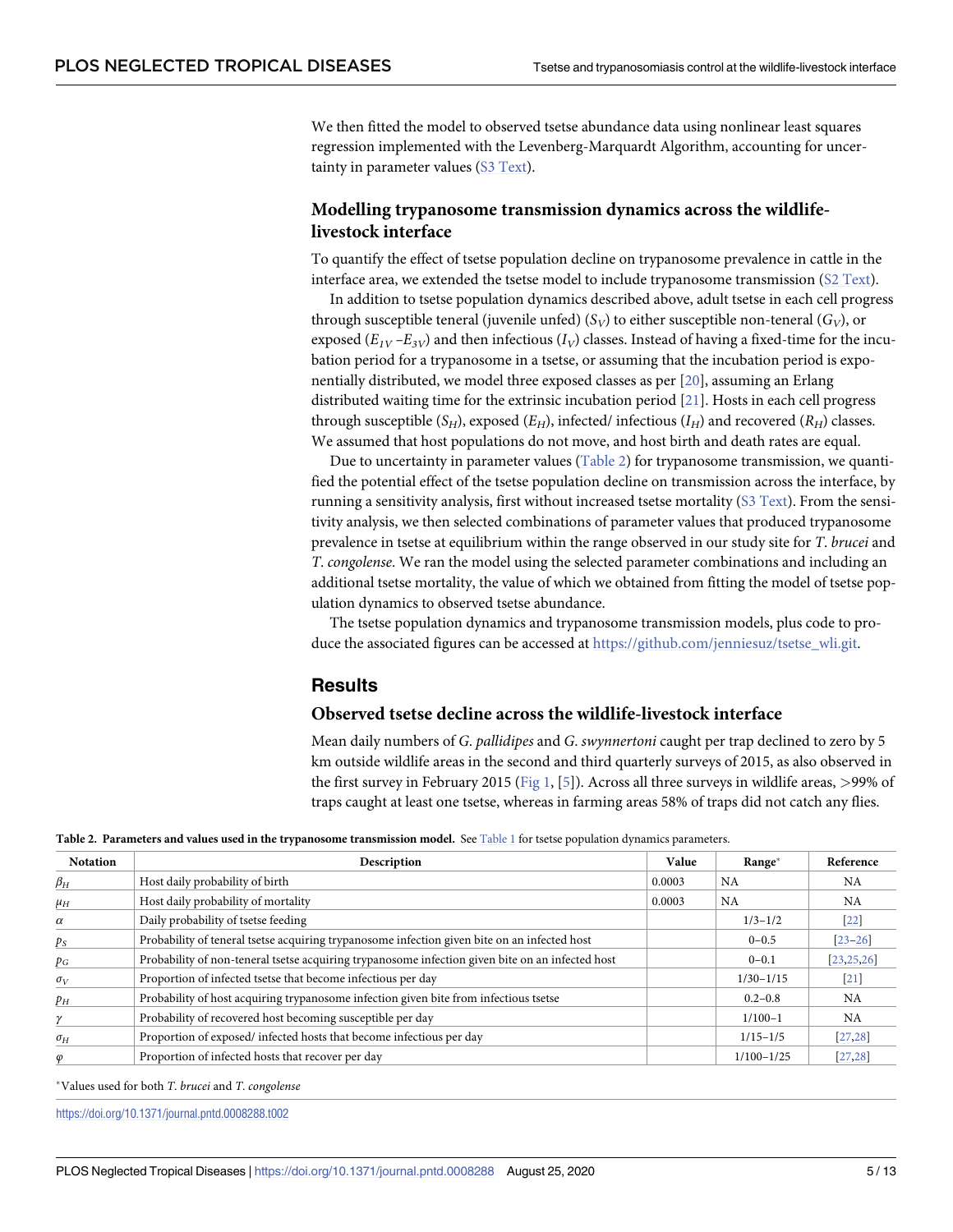<span id="page-5-0"></span>

[Fig](#page-4-0) 1. Mean numbers of tsetse caught across the wildlife-livestock interface by season and species during 2015. <https://doi.org/10.1371/journal.pntd.0008288.g001>

#### **Observed trypanosome prevalence in tsetse and cattle**

During 2015 and 2016 we caught 5986 tsetse, which were tested for the presence of trypanosome DNA. Only 4% of flies sampled during 2015 were from farming areas. Both *T*. *congolense* and *T*. *brucei s*.*l*. were detected and two flies from wildlife areas tested positive for *T*. *b*. *rhodesiense* (Table 3). Of the 750 cattle sampled in 2016, none was positive for *T*. *b*. *rhodesiense* DNA and *T*. *brucei s*.*l*. prevalence was 2.3% compared to 16.7% for *T*. *congolense* (Table 3).

#### **Insecticide use**

Of the 48 livestock owners questioned about insecticide use, 67% reported treating at least some of their cattle with a pyrethroid within the previous month and 16% reported treating within the previous week. Chemical analyses of hair samples collected at the time of the survey showed that 18% of 176 individual cattle and 27% of 48 herds had detectable levels of alpha cypermethrin or cypermethrin (ranging from 1.6 μg/g to 1278 μg/g), indicating treatment within approximately 7 days previously.

If we assume a three-day feeding cycle, and that 16% of cattle are treated weekly, tsetse probability of mortality from insecticide-treated cattle would be approximately 0.05 per day. If we assume a two-day feeding cycle and that 27% cattle are treated, the probability of mortality from insecticide would be approximately 0.14 per day.

#### **Simulating tsetse population dynamics across the wildlife-livestock interface**

Catches of both *G*. *pallidipes* and *G*. *swynnertoni*, across all seasons, declined to zero by 5 km outside wildlife areas (Fig 1). We therefore fitted the tsetse population dynamics model to mean tsetse catches per trap per day including both species and across all seasons.

Table 3. Prevalence of trypanosome species in tsetse and cattle. Prevalence defined as the percentage of hosts or vectors testing positive for the presence of DNA for the respective species: 95% confidence intervals in parentheses.

|                |                | Prevalence (%)         |                   |                       |
|----------------|----------------|------------------------|-------------------|-----------------------|
|                | Number sampled | T. brucei rhodesiense  | T. brucei s.l.    | T. congolense         |
| Tsetse         | 5986           | $0.03(0.004 - 0.121)$  | $1.25(0.09-1.57)$ | $5.34(4.79 - 5.94)$   |
| G. pallidipes  | 3246           | $0.031(0.0008 - 0.18)$ | $1.69(1.28-2.20)$ | $4.99(4.27 - 5.80)$   |
| G. swynnertoni | 2735           | $0.037(0.0009 - 0.20)$ | $0.73(0.45-1.13)$ | $5.92(5.07 - 6.87)$   |
| G. brevipalpis |                | $0(0-52.2)$            | $0(0-52.2)$       | $20.00(0.51 - 71.64)$ |
| Cattle         | 750            | $0(0-0.49)$            | $2.3(1.3-3.6)$    | $16.7(14.1-19.5)$     |

<https://doi.org/10.1371/journal.pntd.0008288.t003>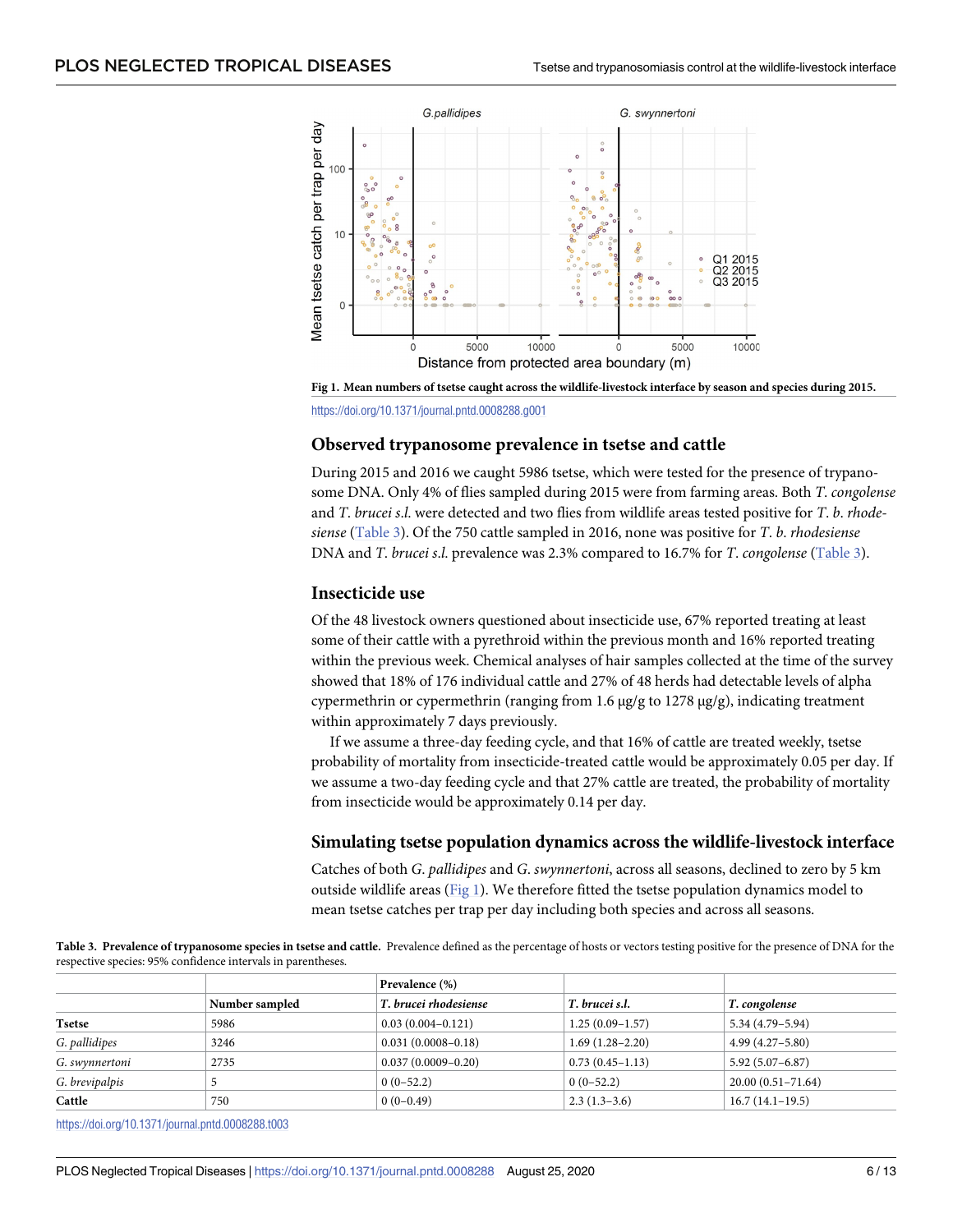<span id="page-6-0"></span>

**Fig 2. Modelled decline in tsetse abundance across the wildlife-livestock interface.** Model fitted by nonlinear least squares regression to mean daily tsetse caught per trap across three surveys in 2015. Negative distances on *x* axis indicate inside wildlife areas where no additional mortality was modelled. The *y* axis is on log<sub>10</sub> scale. Darker points indicate samples from multiple traps at the same distance.

<https://doi.org/10.1371/journal.pntd.0008288.g002>

Using the parameter values in [Table](#page-3-0) 1, the best fit additional daily probability of adult mortality ( $\mu_F$ ) was 0.15 per day (S1 [Table,](#page-9-0) Fig 2). Of the fixed parameters, daily dispersal distance (*a*) and daily probability of larviposition (*l*) had the biggest influence on the relative density of tsetse 1 km inside farming areas, compared to density 5 km inside wildlife areas, with PRCC *>* 0.5 and *<* -0.5, respectively (S2 [Fig](#page-9-0) and S3 [Fig](#page-9-0)). Depending on values for the daily probability of larviposition and dispersal, fitted values for additional daily probability of mor-tality varied between 0.08 and 0.29 (S1 [Table\)](#page-9-0).

# **Simulating trypanosome transmission across the wildlife-livestock interface**

Of the parameters detailed in [Table](#page-4-0) 2, host incubation, host probability of infection and probability of recovery had the biggest effect on prevalence of trypanosomes in hosts, while the proportion of infected hosts that recover per day, and host-to-vector transmission probabilities had the biggest effect on prevalence of trypanosomes in vectors (S4 [Fig](#page-9-0) and S5 [Fig\)](#page-9-0). From sensitivity analysis, of 1000 simulations with different parameter values, 138 had tsetse prevalence within the confidence intervals of that observed for *T*. *brucei s*.*l*. and 150 for *T*. *congolense*. Using these remaining parameter combinations, with the estimated additional mortality, *T*. *brucei* prevalence in hosts, averaged across all simulations, was 9.8% at 1 km from wildlife areas, declining to 4.0% by 2 km outside of wildlife areas, while *T*. *congolense* prevalence was 45.1% at 1 km outside of wildlife areas and 27.7% by 2 km ([Fig](#page-7-0) 3).

# **Discussion**

We report that farmers in Serengeti District use pyrethroid-based insecticides at rates sufficient to impact tsetse populations. Our results support the findings of Ngumbi et al. [[29](#page-11-0)] who reported the use of pyrethroids by farmers in Pangani, Myomero and Korogwe districts of Tanzania. To our knowledge, however, our study is the first to report farmer-led tsetse control,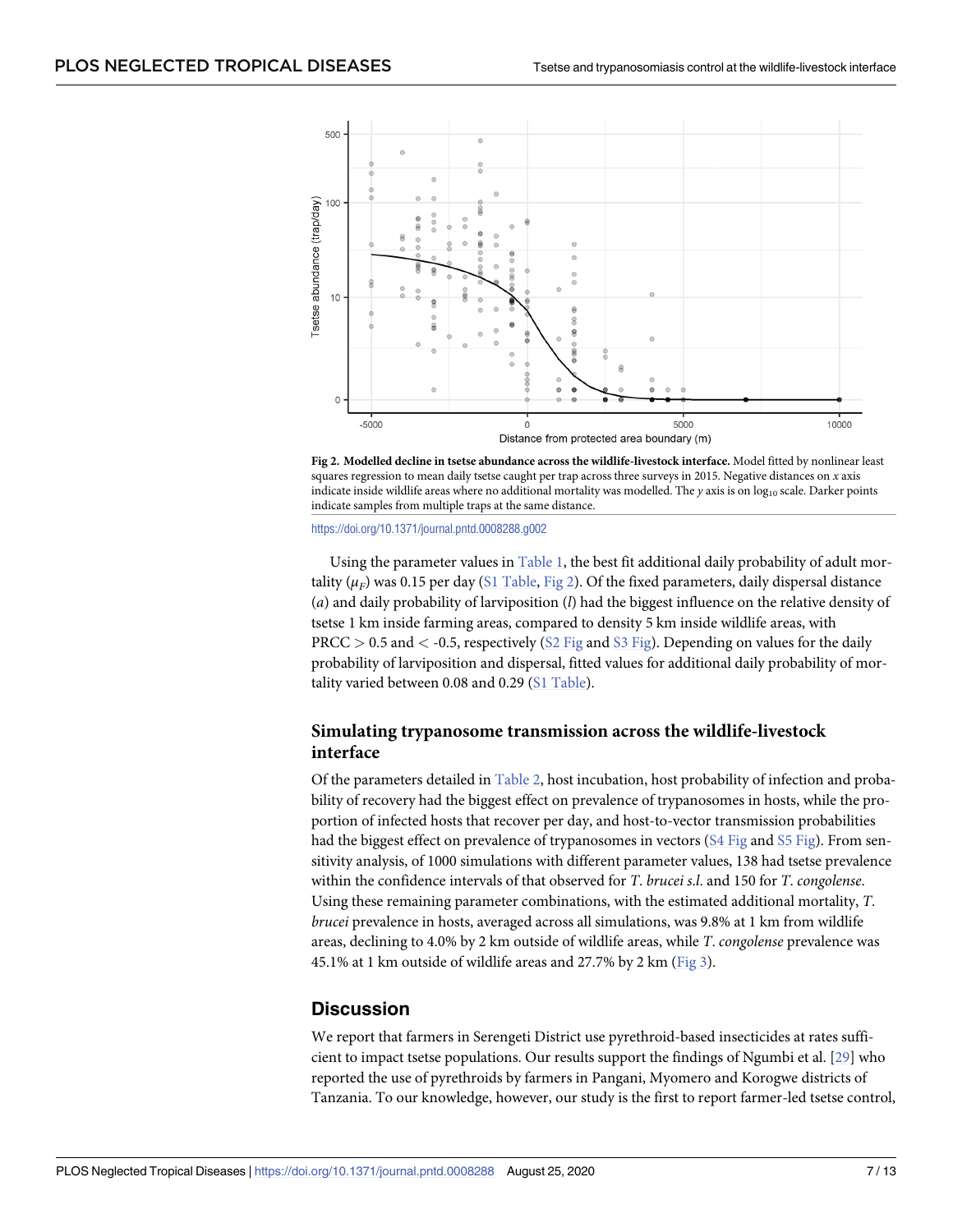<span id="page-7-0"></span>

**[Fig](#page-6-0) 3. Modelled decline in trypanosome prevalence across the wildlife-livestock interface.** Assuming an additional probability of tsetse mortality/day in farming areas of 0.15 as per model fits to the observed tsetse data. The solid horizontal line in each boxplot shows the mean output from model runs using combinations of parameter values from sensitivity analysis that could explain the observed tsetse prevalence and hinges represent  $25<sup>th</sup>$  and  $75<sup>th</sup>$  percentiles.

<https://doi.org/10.1371/journal.pntd.0008288.g003>

co-incident with tsetse decline and relatively low prevalence of *T*. *brucei s*.*l*. in cattle. There are other examples of insecticide-treated cattle being used to control tsetse and trypanosomiasis, but these were implemented by commercial ranches or received strong support from government institutions or donors [[30–33\]](#page-11-0). Farmers in this region were using only cypermethrin or alpha cypermethrin; no other insecticides were reported by livestock farmers [[11](#page-10-0)]. The scale of use beyond the study area and in other livestock production systems, and the drivers for individual farmers to choose to treat their cattle deserve further scrutiny and are the subject of further investigations.

Coupling questionnaires concerning insecticide use with validation via hair sample analysis would be beneficial in further investigations. Questionnaires are useful for gathering information on use, but issues with product labelling, including language translation, can result in inadequate application of insecticide  $[34]$ , which may not be identified through a questionnaire approach. Quantification of insecticide on hair samples provided reassurance that use reported by farmers accurately reflected insecticide administration within the past week. The use of gas chromatography-mass spectrometry for analysis of livestock hair samples is expensive and a more cost-effective method for quantifying insecticide concentrations would aid larger-scale assessments of actual use in future studies.

Modelling suggests that in areas of relatively high cattle density, such as our study site, where the majority of tsetse blood meals are from cattle, modest use of insecticide-treated cattle by livestock farmers can reduce the role of cattle in *T*. *b*. *rhodesiense* transmission despite the presence of high tsetse densities in adjacent wildlife areas. However, our data suggest that treating cattle with pyrethroids may be less effective against AAT [[4\]](#page-10-0) and *T*. *congolense* in particular. Farmers at the boundary of wildlife areas may also treat their animals with trypanocides (although notably trypanocide use may be compromised due to resistance [[35](#page-11-0)]). *T*. *brucei s*.*l*. and *T*. *b*. *rhodesiense* prevalence in cattle in Serengeti District was documented during 2001 coincident with cases of r-HAT [[2](#page-10-0)]. The *T*. *brucei s*.*l*. prevalence in our study was 1.25% (0.09–1.57) compared with 5.6% (3.78–7.94) estimated by Kaare et al. [[2\]](#page-10-0) and this trend would therefore suggest that there may have been a decrease in risk in this area over time.

Our modelling involved several assumptions. We assumed that there was no overall change in tsetse population and trypanosome prevalence in wildlife areas over time. We did not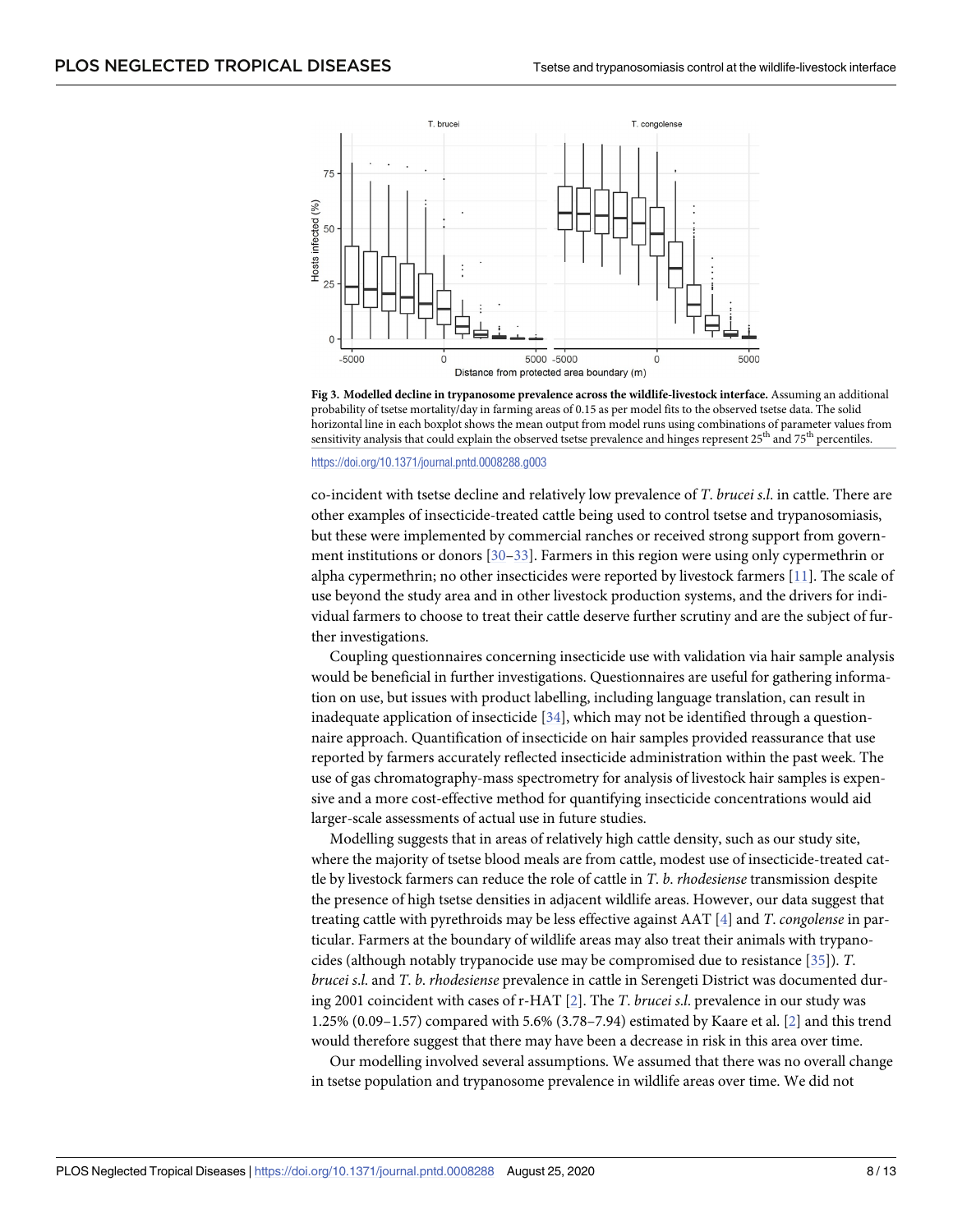<span id="page-8-0"></span>account for seasonal changes in wild host movement which may influence trypanosome prevalence in adjacent wildlife areas and therefore risk of infection in cattle. Nor did we account for trypanocide use, heterogeneity in insecticide-treated cattle use, or habitat quality in farming areas. These are also likely important factors driving trypanosome prevalence. It was not possible to account for all potential sources of heterogeneity in the transmission system, nor was it necessary for the aim of our modelling. Using the trypanosome transmission model, we aimed to quantify the potential effect of the estimated increase in tsetse mortality on trypanosome transmission across the wildlife-livestock interface, in the absence of other influencing factors. The modelling results indicate that even without trypanocide use by farmers, trypanosome prevalence in cattle would be reduced because of increased tsetse mortality.

We could not disentangle the relative contributions of habitat degradation and insecticidetreatment of cattle to increased tsetse mortality. This would require further studies using controlled trials across areas differing in habitat and land use. Our study does, however, extend the modelling carried out by Hargrove et al. [\[4](#page-10-0)] in being spatially-explicit and considering an interface context. A better understanding of the relative contribution of habitat degradation to tsetse decline at wildlife-livestock interface areas would help to identify where and when insecticide-treated cattle would be most effective. Treatment of cattle with insecticide offers a costeffective method of tsetse control [\[36](#page-11-0)] and in East Africa the risk of both tick- and tsetse-borne diseases of livestock provides a strong incentive for livestock farmers to treat their cattle regularly [\[37\]](#page-11-0). Effective control of savanna tsetse requires interventions conducted over large (*>*100 km<sup>2</sup> ) areas [[38](#page-11-0)]. This is possible for large commercial ranches [\[30,31](#page-11-0)] but much more difficult to implement and sustain with small-scale livestock farmers without co-ordination and financial support from donor or government agencies. Our findings, however, provide evidence that small-scale farmers can be enabled to control r-HAT.

Cost-benefit analyses have not included newer methods that have been developed to reduce tsetse and trypanosome transmission, which involve using odour repellent collars on livestock in combination with insecticide-treated targets baited with attractant odours [\[39\]](#page-11-0). Comparative analyses of such methods and insecticide-treated livestock would be of benefit to inform their relative utility in tsetse control efforts [[36](#page-11-0)].

If insecticide-treated cattle is to be a realistic and sustainable means of tsetse and trypanosomiasis control, the potential environmental effects of the insecticides must be considered. The insecticide reported to be widely used in this study area (alpha cypermethrin) has a half-life of approximately 1 week on vegetation or in soil [\[40\]](#page-12-0), and in terms of contamination of dung, Vale *et al*. demonstrated that when insecticides are applied only to the areas where tsetse most frequently bite, death of dung beetles was reduced to negligible levels [[41](#page-12-0)]. Potentially adverse environmental impacts could therefore be mitigated through informed restricted application of pyrethroids to cattle [[6](#page-10-0)].

For insecticide-treated cattle to be deployed at scale and, importantly, sustainably, a critical aspect to understand is what the drivers are that motivate farmers in Serengeti to adopt this strategy. For example, if ticks and tick-borne diseases are a major stimulus, then options that mitigate against insecticide resistance in the tick vector would be a priority to ensure sustainability. Understanding the underlying social, economic and political drivers of this phenomenon could therefore potentially lead to the elusive goal of sustainable and cost-effective control of trypanosomiasis in east and southern Africa.

# **Supporting information**

**S1 [Fig](http://journals.plos.org/plosntds/article/asset?unique&id=info:doi/10.1371/journal.pntd.0008288.s001). Study site location.** (DOCX)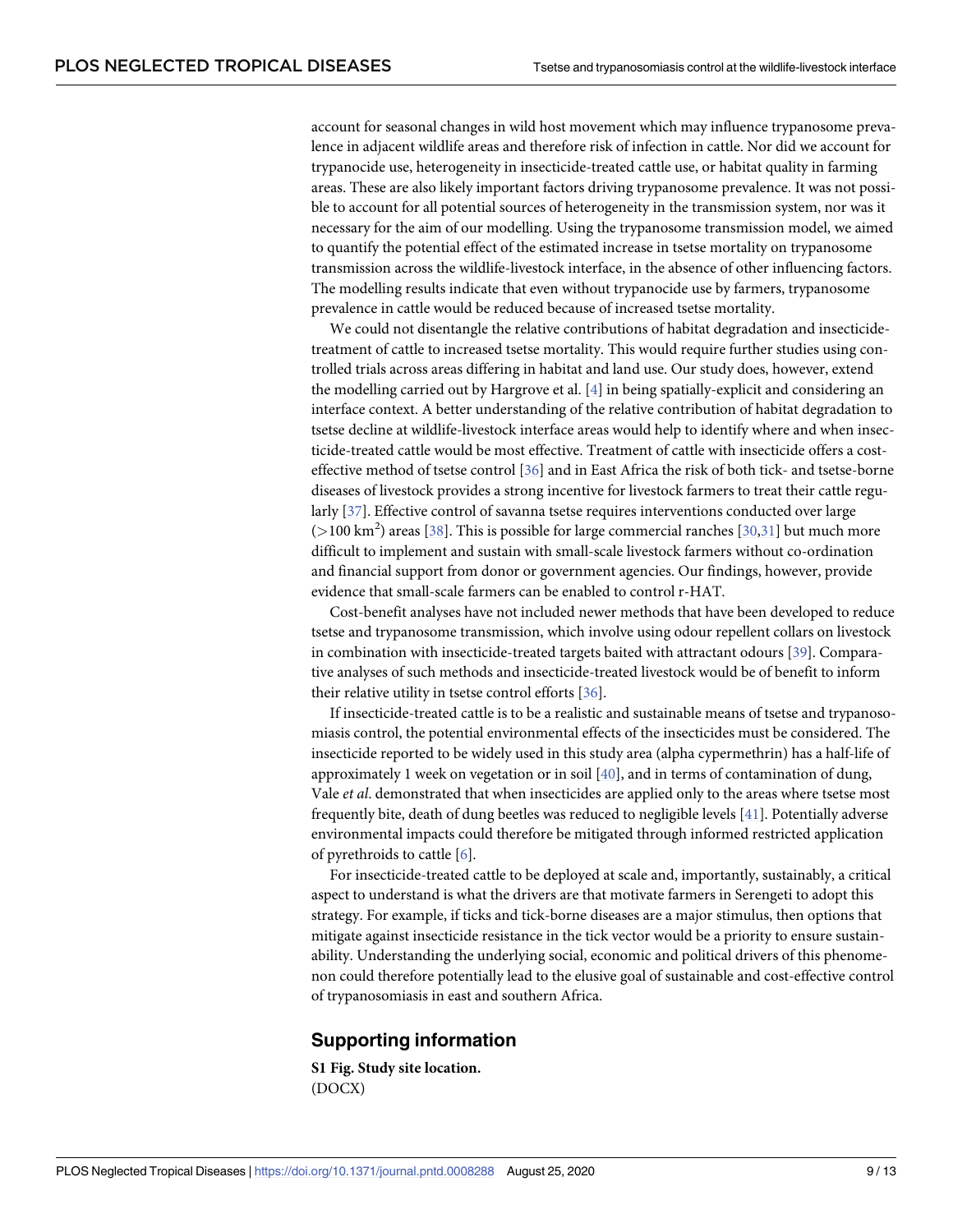<span id="page-9-0"></span>**S2 [Fig](http://journals.plos.org/plosntds/article/asset?unique&id=info:doi/10.1371/journal.pntd.0008288.s002). Scatter plots showing the relationship between model parameters and output.** (DOCX)

**S3 [Fig](http://journals.plos.org/plosntds/article/asset?unique&id=info:doi/10.1371/journal.pntd.0008288.s003). Partial rank correlation coefficient for each parameter in the tsetse population dynamics model.**

(DOCX)

**S4 [Fig](http://journals.plos.org/plosntds/article/asset?unique&id=info:doi/10.1371/journal.pntd.0008288.s004). Results of sensitivity analysis for the trypanosome transmission model.** (DOCX)

**S5 [Fig](http://journals.plos.org/plosntds/article/asset?unique&id=info:doi/10.1371/journal.pntd.0008288.s005). Partial rank correlation coefficients for the trypanosome transmission model.** (DOCX)

**S1 [Text](http://journals.plos.org/plosntds/article/asset?unique&id=info:doi/10.1371/journal.pntd.0008288.s006). Additional methods.** (DOCX)

**S2 [Text](http://journals.plos.org/plosntds/article/asset?unique&id=info:doi/10.1371/journal.pntd.0008288.s007). Model equations.** (PDF)

**S3 [Text](http://journals.plos.org/plosntds/article/asset?unique&id=info:doi/10.1371/journal.pntd.0008288.s008). Model sensitivity analysis and model fitting.** (DOCX)

**S1 [Table.](http://journals.plos.org/plosntds/article/asset?unique&id=info:doi/10.1371/journal.pntd.0008288.s009) Fitted model parameter values.** (DOCX)

### **Acknowledgments**

The authors thank the field staff at Vector and Vector- Borne Diseases Research Institute, Tanzania and the Serengeti District livestock office. Permits were acquired from COSTECH and TAWIRI, Tanzania. The authors would also like to thank Louise Matthews and Shaun Keegan for providing review of the manuscript.

# **Author Contributions**

**Conceptualization:** David R. Hall, Furaha Mramba, Glyn A. Vale, John W. Hargrove, Liam J. Morrison, Stephen J. Torr, Harriet K. Auty.

**Formal analysis:** Jennifer S. Lord, John W. Hargrove.

**Funding acquisition:** John W. Hargrove, Liam J. Morrison, Stephen J. Torr, Harriet K. Auty.

- **Investigation:** Jennifer S. Lord, Rachel S. Lea, Fiona K. Allan, Mechtilda Byamungu, David R. Hall, Jessica Lingley, Liam J. Morrison, Stephen J. Torr, Harriet K. Auty.
- **Methodology:** Jennifer S. Lord, Rachel S. Lea, Fiona K. Allan, Mechtilda Byamungu, David R. Hall, Jessica Lingley, Furaha Mramba, Edith Paxton, John W. Hargrove, Liam J. Morrison, Stephen J. Torr, Harriet K. Auty.

**Project administration:** Furaha Mramba.

**Resources:** David R. Hall.

**Supervision:** Furaha Mramba, Liam J. Morrison, Stephen J. Torr, Harriet K. Auty.

**Writing – original draft:** Jennifer S. Lord, Rachel S. Lea, Fiona K. Allan, Mechtilda Byamungu, Jessica Lingley, Furaha Mramba, Glyn A. Vale, John W. Hargrove, Liam J. Morrison, Stephen J. Torr, Harriet K. Auty.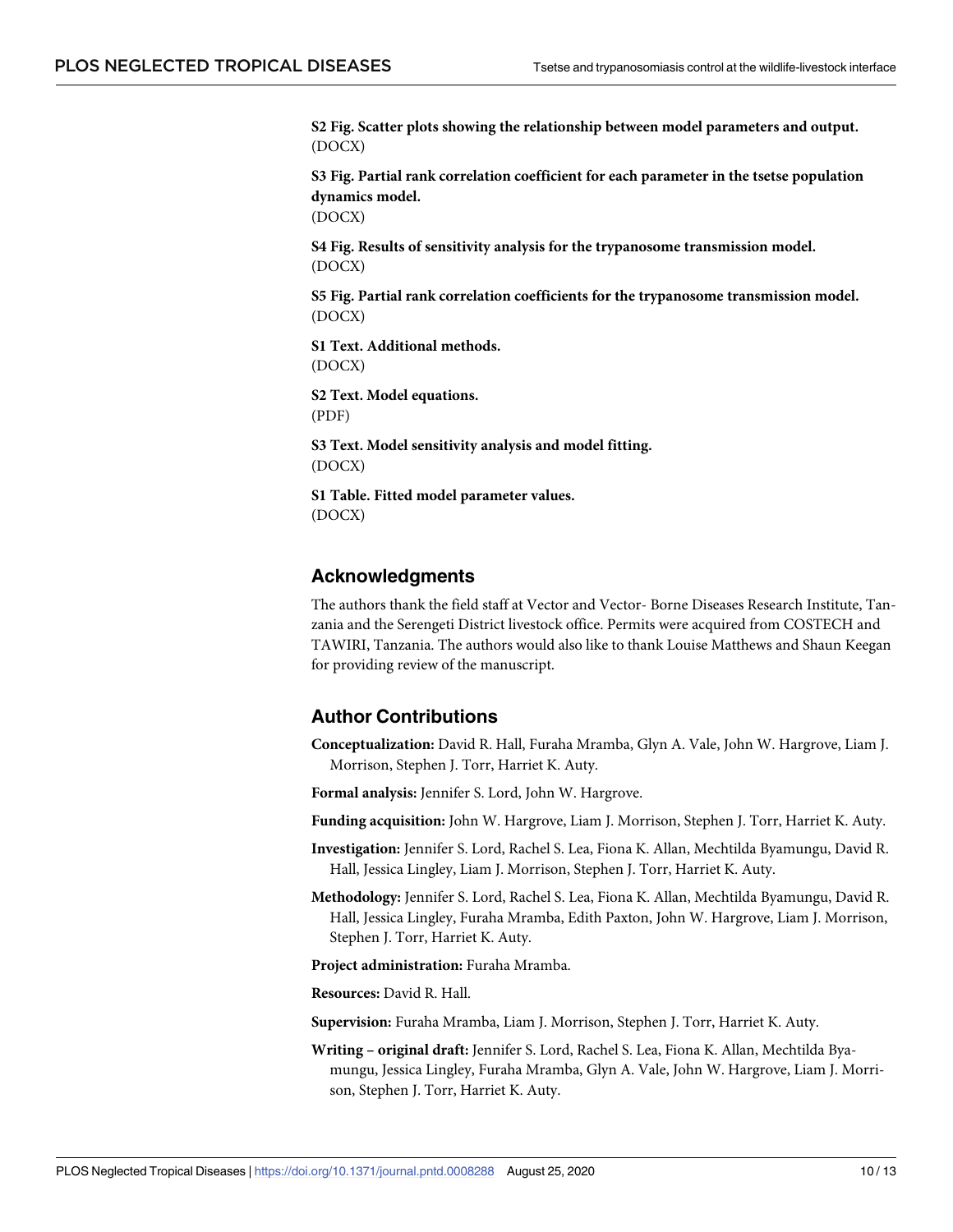<span id="page-10-0"></span>**Writing – review & editing:** Jennifer S. Lord, Rachel S. Lea, Fiona K. Allan, Mechtilda Byamungu, David R. Hall, Jessica Lingley, Furaha Mramba, Edith Paxton, Glyn A. Vale, John W. Hargrove, Liam J. Morrison, Stephen J. Torr, Harriet K. Auty.

#### **References**

- **[1](#page-1-0).** Auty H, Morrison LJ, Torr SJ, Lord JS. Transmission dynamics of Rhodesian sleeping sickness at the interface of wildlife and livestock areas. Trends Parasitol. 2016; 32: 608–621. [https://doi.org/10.1016/j.](https://doi.org/10.1016/j.pt.2016.05.003) [pt.2016.05.003](https://doi.org/10.1016/j.pt.2016.05.003) PMID: [27262917](http://www.ncbi.nlm.nih.gov/pubmed/27262917)
- **[2](#page-1-0).** Kaare MT, Picozzi K, Mlengeya T, Fèvre EM, Mellau LS, Mtambo MM, et al. Sleeping sickness—a reemerging disease in the Serengeti? Travel Med Infect Dis. 2007; 5: 117–24. [https://doi.org/10.1016/j.](https://doi.org/10.1016/j.tmaid.2006.01.014) [tmaid.2006.01.014](https://doi.org/10.1016/j.tmaid.2006.01.014) PMID: [17298919](http://www.ncbi.nlm.nih.gov/pubmed/17298919)
- **[3](#page-1-0).** Simarro PP, Cecchi G, Franco JR, Paone M, Diarra A, Ruiz-Postigo JA, et al. Estimating and mapping the population at risk of sleeping sickness. PLoS Negl Trop Dis. 2012; 6: e1859. [https://doi.org/10.1371/](https://doi.org/10.1371/journal.pntd.0001859) [journal.pntd.0001859](https://doi.org/10.1371/journal.pntd.0001859) PMID: [23145192](http://www.ncbi.nlm.nih.gov/pubmed/23145192)
- **[4](#page-1-0).** Hargrove JW, Ouifki R, Kajunguri D, Vale GA, Torr SJ. Modeling the control of trypanosomiasis using trypanocides or insecticide-treated livestock. PLoS Negl Trop Dis. 2012; 6: e1615. [https://doi.org/10.](https://doi.org/10.1371/journal.pntd.0001615) [1371/journal.pntd.0001615](https://doi.org/10.1371/journal.pntd.0001615) PMID: [22616017](http://www.ncbi.nlm.nih.gov/pubmed/22616017)
- **[5](#page-1-0).** Lord JS, Torr SJ, Auty HK, Brock PM, Byamungu M, Hargrove JW, et al. Geostatistical models using remotely-sensed data predict savanna tsetse decline across the interface between protected and unprotected areas in Serengeti, Tanzania. J Appl Ecol. 2018; 55: 1997–2007. [https://doi.org/10.1111/](https://doi.org/10.1111/1365-2664.13091) [1365-2664.13091](https://doi.org/10.1111/1365-2664.13091) PMID: [30008483](http://www.ncbi.nlm.nih.gov/pubmed/30008483)
- **[6](#page-1-0).** Torr SJ, Maudlin I, Vale GA. Less is more: Restricted application of insecticide to cattle to improve the cost and efficacy of tsetse control. Med Vet Entomol. 2007; 21: 53–64. [https://doi.org/10.1111/j.1365-](https://doi.org/10.1111/j.1365-2915.2006.00657.x) [2915.2006.00657.x](https://doi.org/10.1111/j.1365-2915.2006.00657.x) PMID: [17373947](http://www.ncbi.nlm.nih.gov/pubmed/17373947)
- **[7](#page-2-0).** Robinson TP, William Wint GR, Conchedda G, Van Boeckel TP, Ercoli V, Palamara E, et al. Mapping the global distribution of livestock. PLoS One. 2014; 9. <https://doi.org/10.1371/journal.pone.0096084> PMID: [24875496](http://www.ncbi.nlm.nih.gov/pubmed/24875496)
- **[8](#page-2-0).** Davey BYJB. The outbreak of human trypanosomiasis (Trypanosoma rhodesiense infection) in Mwanza district, Tanganyika territory. Trans R Soc Trop Med Hyg. 1924; 17: 474–481.
- **[9](#page-2-0).** Jelinek T, Bisoffi Z, Bonazzi L, van Thiel P, Bronner U, de Frey A, et al. Cluster of African trypanosomiasis in travelers to Tanzanian national parks. Emerg Infect Dis. 2002; 8: 634–5. [https://doi.org/10.3201/](https://doi.org/10.3201/eid0806.010432) [eid0806.010432](https://doi.org/10.3201/eid0806.010432) PMID: [12023923](http://www.ncbi.nlm.nih.gov/pubmed/12023923)
- **[10](#page-2-0).** Ripamonti D, Massari M, Arici C, Gabbi E, Farina C, Brini M, et al. African sleeping sickness in tourists returning from Tanzania: the first 2 Italian cases from a small outbreak among European travelers. CID. 2002; 34: e19–22.
- **[11](#page-3-0).** Lea R. Ecology and control of tsetse at the interface of conservation and farming areas in northern Tanzania. University of Liverpool. 2019.
- **[12](#page-3-0).** Hargrove J, Williams B. A cost-benefit analysis of feeding in female tsetse. Med Vet Entomol. 1995; 9: 109–119. <https://doi.org/10.1111/j.1365-2915.1995.tb00166.x> PMID: [7787217](http://www.ncbi.nlm.nih.gov/pubmed/7787217)
- **[13](#page-3-0).** Muturi CN, Ouma JO, Malele II, Ngure RM, Rutto JJ, Mithöfer KM, et al. Tracking the feeding patterns of tsetse flies (Glossina genus) by analysis of bloodmeals using mitochondrial cytochromes genes. PLoS One. 2011; 6: e17284. <https://doi.org/10.1371/journal.pone.0017284> PMID: [21386971](http://www.ncbi.nlm.nih.gov/pubmed/21386971)
- **[14](#page-3-0).** Denlinger DL, Ma WC. Dynamics of the pregnancy cycle in the tsetse Glossina morsitans. J Insect Physiol. 1974; 20. [https://doi.org/10.1016/0022-1910\(74\)90143-7](https://doi.org/10.1016/0022-1910%2874%2990143-7)
- **[15](#page-3-0).** Hargrove J. Tsetse population dynamics. In: Maudlin I, Holmes P, Miles M, editors. The Trypanosomiases. CABI Publishing; 2004. pp. 113–135.
- **[16](#page-3-0).** Phelps R, Burrows P. Prediction of the pupal duration of Glossina morsitans orientalis Vanderplank under field conditions. J Appl Ecol. 1969; 6: 323–337.
- **[17](#page-3-0).** Rogers DJ, Randolph SJ. A review of density-dependent processes in tsetse populations. Insect Sci Its Appl. 1984; 5: 397–402.
- **[18](#page-3-0).** Hargrove J. Factors affecting density-independent survival of an island population of tsetse flies in Zimbabwe. Entomol Exp Appl. 2001; 100: 151–164. [https://doi.org/10.1023/A:1019271727810](https://doi.org/10.1023/A%3A1019271727810)
- **[19](#page-3-0).** Hargrove J. Tsetse dispersal reconsidered. J Anim Ecol. 1981; 64: 351–373. <https://doi.org/10.1111/j>
- **[20](#page-4-0).** Rock KS, Torr SJ, Lumbala C, Keeling MJ. Quantitative evaluation of the strategy to eliminate human African trypanosomiasis in the Democratic Republic of Congo. Parasit Vectors. 2015; 1–13. [https://doi.](https://doi.org/10.1186/s13071-014-0608-1) [org/10.1186/s13071-014-0608-1](https://doi.org/10.1186/s13071-014-0608-1)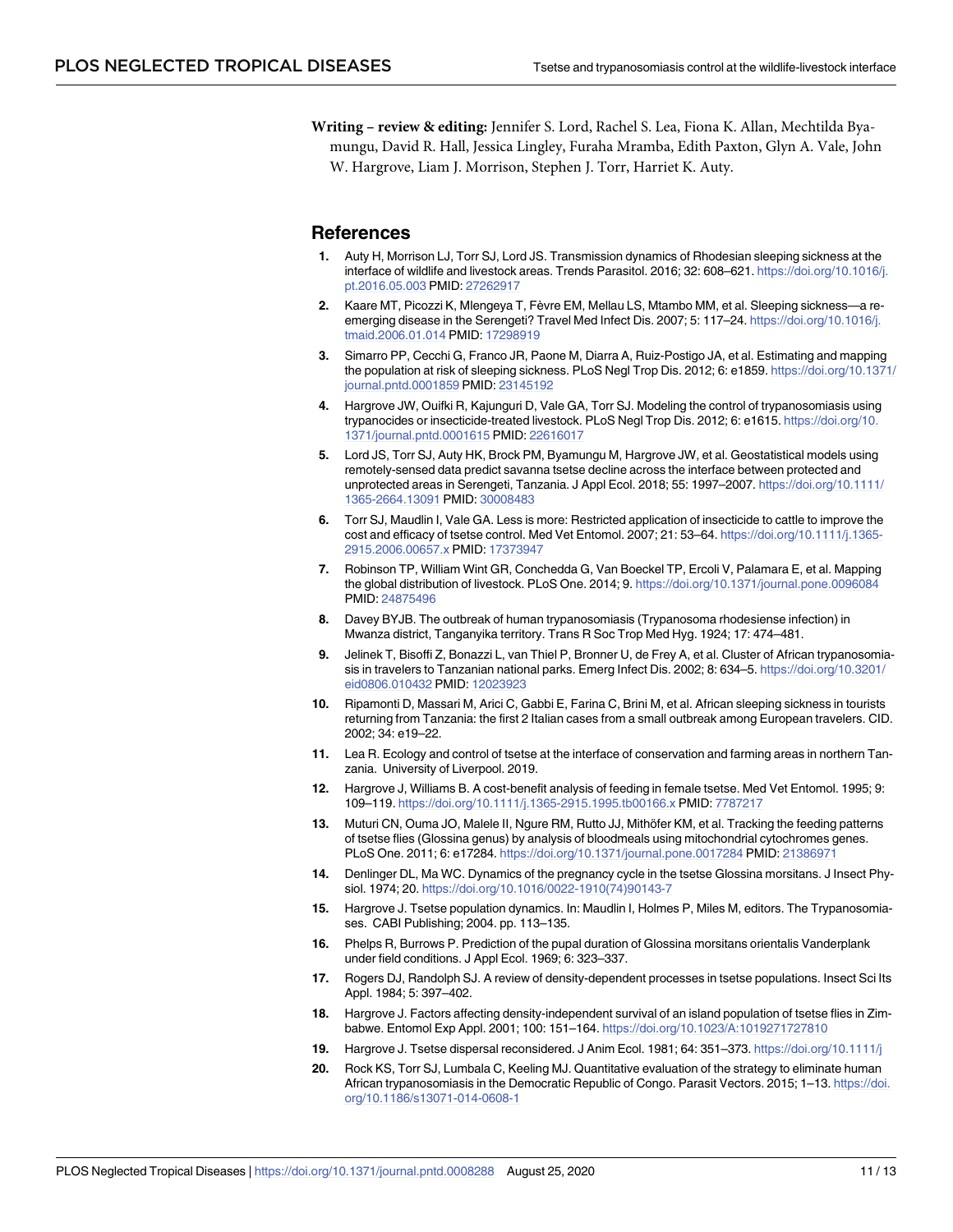- <span id="page-11-0"></span>**[21](#page-4-0).** Dale C, Welburn SC, Maudlin I, Milligan PJM. The kinetics of maturation of trypanosome infections in tsetse. Parasitology. 1995; 111: 187. <https://doi.org/10.1017/s0031182000064933> PMID: [7675533](http://www.ncbi.nlm.nih.gov/pubmed/7675533)
- **[22](#page-4-0).** Langley PA, Wall R. The implications of hunger in the tsetse fly, Glossina pallidipes, in relation to its availability to trapping techniques. J Insect Physiol. 1990; 36: 903–908. [https://doi.org/10.1016/0022-](https://doi.org/10.1016/0022-1910%2890%2990077-S) [1910\(90\)90077-S](https://doi.org/10.1016/0022-1910%2890%2990077-S)
- **[23](#page-4-0).** Welburn SC, Maudlin I. The nature of the teneral state in Glossina and its role in the acquisition of trypanosome infection in tsetse. Ann Trop Med Parasitol. 1992; 86: 529–536. [https://doi.org/10.1080/](https://doi.org/10.1080/00034983.1992.11812703) [00034983.1992.11812703](https://doi.org/10.1080/00034983.1992.11812703) PMID: [1288435](http://www.ncbi.nlm.nih.gov/pubmed/1288435)
- **24.** Mihok S, Olubayo RO, Darji N, Zweygarth E. The influence of host blood on infection rates in Glossina morsitans sspp. infected with Trypanosoma congolense, T. brucei and T. simiae. Parasitology. 1993; 107: 41–48. <https://doi.org/10.1017/s0031182000079385> PMID: [8355996](http://www.ncbi.nlm.nih.gov/pubmed/8355996)
- **[25](#page-4-0).** Kubi C, Van Den Abbeele J, De Deken R, Marcotty T, Dorny P, Van Den Bossche P. The effect of starvation on the susceptibility of teneral and non-teneral tsetse flies to trypanosome infection. Med Vet Entomol. 2006; 20: 388–392. <https://doi.org/10.1111/j.1365-2915.2006.00644.x> PMID: [17199750](http://www.ncbi.nlm.nih.gov/pubmed/17199750)
- **[26](#page-4-0).** Weiss BL, Wang J, Maltz MA, Wu Y, Aksoy S. Trypanosome infection establishment in the tsetse fly gut is influenced by microbiome-regulated host immune barriers. PLoS Pathog. 2013; 9. [https://doi.org/10.](https://doi.org/10.1371/journal.ppat.1003318) [1371/journal.ppat.1003318](https://doi.org/10.1371/journal.ppat.1003318) PMID: [23637607](http://www.ncbi.nlm.nih.gov/pubmed/23637607)
- **[27](#page-4-0).** Grootenhuis JG, Dwinger RH, Dolan RB, Moloo SK, Murray M. Susceptibility of African buffalo and Boran cattle to Trypanosoma congolense transmitted by Glossina morsitans centralis. Vet Parasitol. 1990; 35: 219–231. [https://doi.org/10.1016/0304-4017\(90\)90057-i](https://doi.org/10.1016/0304-4017%2890%2990057-i) PMID: [2343539](http://www.ncbi.nlm.nih.gov/pubmed/2343539)
- **[28](#page-4-0).** Moloo S, Orinda G, Sabwa C, Minja S, Masake R. Study on the sequential tsetse-transmitted Trypanosoma congolense, T. brucei brucei and T. vivax infections to African buffalo, eland, waterbuck, N'Dama and Boran cattle. Vet Parasitol. 1999; 80: 197–213. [https://doi.org/10.1016/s0304-4017\(98\)00209-x](https://doi.org/10.1016/s0304-4017%2898%2900209-x) PMID: [9950344](http://www.ncbi.nlm.nih.gov/pubmed/9950344)
- **[29](#page-6-0).** Ngumbi AF, Silayo RS. A cross-sectional study on the use and misuse of trypanocides in selected pastoral and agropastoral areas of eastern and northeastern Tanzania. Parasites and Vectors. 2017; 10: 1–9. <https://doi.org/10.1186/s13071-016-1943-1>
- **[30](#page-7-0).** Fox RGR, Mmbando SO, Fox MS, Wilson A. Effect on herd health and productivity of controlling tsetse and trypanosomosis by applying deltamethrin to cattle. Trop Anim Health Prod. 1993; 25: 203–214. <https://doi.org/10.1007/BF02250869> PMID: [8109053](http://www.ncbi.nlm.nih.gov/pubmed/8109053)
- **[31](#page-8-0).** Baylis M, Stevenson P. Trypanosomiasis and tsetse control with insecticidal pour-ons—Fact and fiction? Parasitol Today. 1998; 14: 77–82. [https://doi.org/10.1016/s0169-4758\(97\)01170-8](https://doi.org/10.1016/s0169-4758%2897%2901170-8) PMID: [17040703](http://www.ncbi.nlm.nih.gov/pubmed/17040703)
- **32.** Warnes ML, Van Den Bossche P, Chihiya J, Mudenge D, Robinson TP, Shereni W, et al. Evaluation of insecticide-treated cattle as a barrier to re-invasion of tsetse to cleared areas in northeastern Zimbabwe. Med Vet Entomol. 1999; 13: 177–184. <https://doi.org/10.1046/j.1365-2915.1999.00148.x> PMID: [10484163](http://www.ncbi.nlm.nih.gov/pubmed/10484163)
- **[33](#page-7-0).** Hargrove J, Omolo S, Msalilwa J, Fox B. Insecticide-treated cattle for tsetse control: The power and the problems. Med Vet Entomol. 2000; 14: 123–130. <https://doi.org/10.1046/j.1365-2915.2000.00226.x> PMID: [10872856](http://www.ncbi.nlm.nih.gov/pubmed/10872856)
- **[34](#page-7-0).** Allan F. East Coast fever and vaccination at the livestock/wildlife interface. University of Edinburgh. 2018.
- **[35](#page-7-0).** Kibona SN, Matemba L, Kaboya JS, Lubega GW. Drug-resistance of Trypanosoma b. rhodesiense isolates from Tanzania. Trop Med Int Heal. 2006; 11: 144–155. [https://doi.org/10.1111/j.1365-3156.2005.](https://doi.org/10.1111/j.1365-3156.2005.01545.x) [01545.x](https://doi.org/10.1111/j.1365-3156.2005.01545.x) PMID: [16451338](http://www.ncbi.nlm.nih.gov/pubmed/16451338)
- **[36](#page-8-0).** Shaw APM, Torr SJ, Waiswa C, Cecchi G, Wint GRW, Mattioli RC, et al. Estimating the costs of tsetse control options: An example for Uganda. Prev Vet Med. Elsevier B.V.; 2013; 110: 290–303. [https://doi.](https://doi.org/10.1016/j.prevetmed.2012.12.014) [org/10.1016/j.prevetmed.2012.12.014](https://doi.org/10.1016/j.prevetmed.2012.12.014) PMID: [23453892](http://www.ncbi.nlm.nih.gov/pubmed/23453892)
- **[37](#page-8-0).** Muhanguzi D, Picozzi K, Hatendorf J, Thrusfield M, Welburn SC, Kabasa JD, et al. Collateral benefits of restricted insecticide application for control of African trypanosomiasis on Theileria parva in cattle: A randomized controlled trial. Parasites and Vectors. 2014; 7: 1–10. [https://doi.org/10.1186/1756-3305-7-](https://doi.org/10.1186/1756-3305-7-1) [1](https://doi.org/10.1186/1756-3305-7-1)
- **[38](#page-8-0).** Torr S, Hargrove J, Vale G. Towards a rational policy for dealing with tsetse. Trends Parasitol. 2005; 21: 537–41. <https://doi.org/10.1016/j.pt.2005.08.021> PMID: [16140579](http://www.ncbi.nlm.nih.gov/pubmed/16140579)
- **[39](#page-8-0).** Saini RK, Orindi BO, Mbahin N, Andoke JA, Muasa PN, Mbuvi DM, et al. Protecting cows in small holder farms in East Africa from tsetse flies by mimicking the odor profile of a non-host bovid. PLoS Negl Trop Dis. 2017; 11: 1–27. <https://doi.org/10.1371/journal.pntd.0005977> PMID: [29040267](http://www.ncbi.nlm.nih.gov/pubmed/29040267)